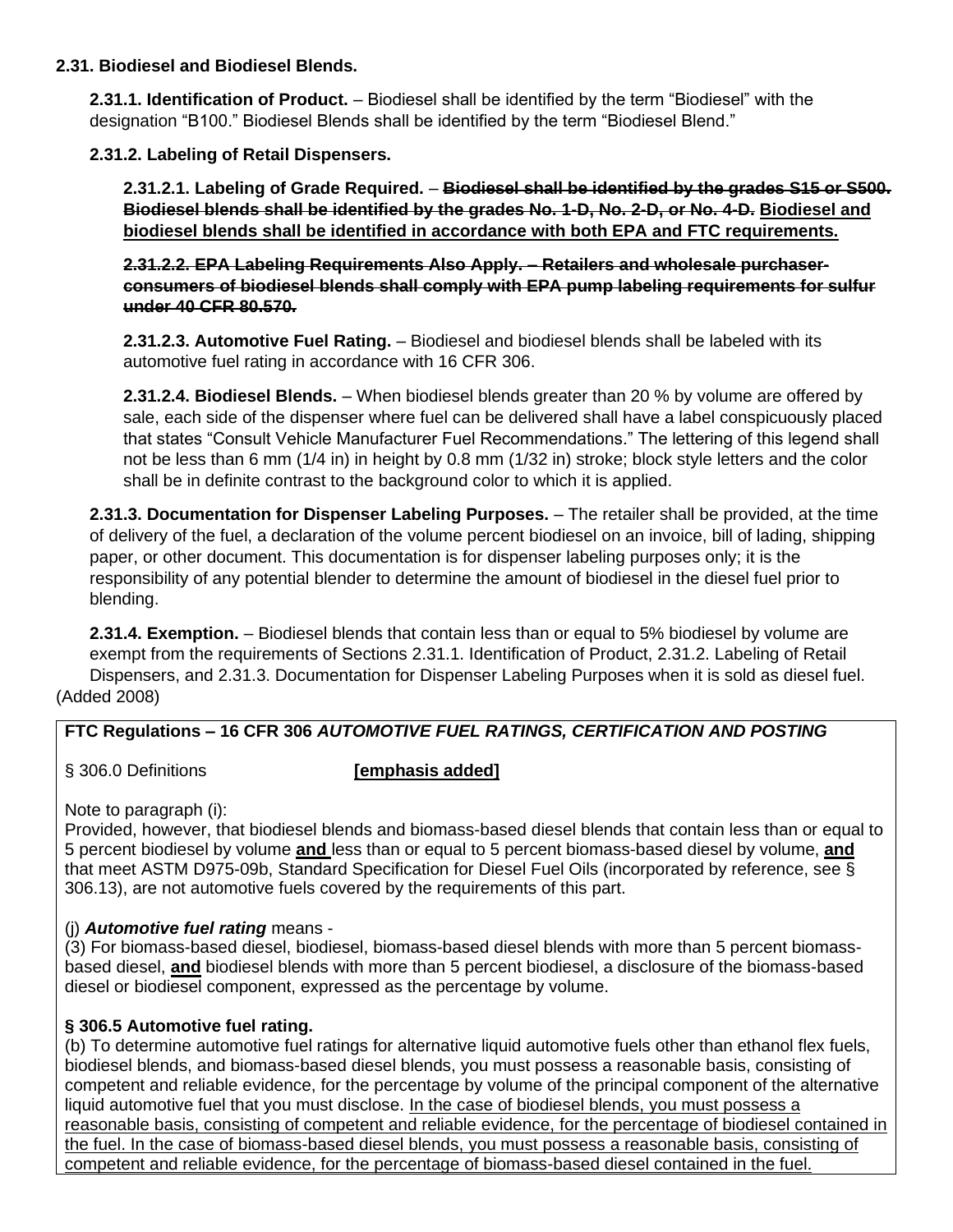# **Proposal for CWMA Annual Meeting**

#### **2.31. Biodiesel and Biodiesel Blends.**

**2.31.1. Identification of Product.** – Biodiesel shall be identified by the term "Biodiesel" with the designation "B100." Biodiesel Blends **containing more than 5% biodiesel** shall be identified by the term "Biodiesel Blend." **Biodiesel blends shall be identified in accordance with EPA requirements.**

**2.31.2. Labeling of Retail Dispensers.**

**2.31.2.1. Labeling of Grade Required.** – **Biodiesel shall be identified by the grades S15 or S500. Biodiesel blends shall be identified by the grades No. 1-D, No. 2-D, or No. 4-D.** 

**2.31.2.2. EPA Labeling Requirements Also Apply. – Retailers and wholesale purchaser-consumers of biodiesel blends shall comply with EPA pump labeling requirements for sulfur under 40 CFR 80.570.**

**2.31.2.3. 2.31.2. Automotive Fuel Rating.** – Biodiesel and biodiesel blends shall be labeled with its automotive fuel rating in accordance with **FTC requirements in** 16 CFR 306 *Automotive Fuel Ratings, Certification and Posting*.

**2.31.2.4. 2.31.3. Biodiesel Blends.** – When biodiesel blends greater than 20 % by volume are offered by sale, each side of the dispenser where fuel can be delivered shall have a label conspicuously placed that states "Consult Vehicle Manufacturer Fuel Recommendations." The lettering of this legend shall not be less than 6 mm (1/4 in) in height by 0.8 mm (1/32 in) stroke; block style letters and the color shall be in definite contrast to the background color to which it is applied.

**2.31.3. Documentation for Dispenser Labeling Purposes. – The retailer shall be provided, at the time of delivery of the fuel, a declaration of the volume percent biodiesel on an invoice, bill of lading, shipping paper, or other document. This documentation is for dispenser labeling purposes only; it is the responsibility of any potential blender to determine the amount of biodiesel in the diesel fuel prior to blending.**

**2.31.4. Exemption. – Biodiesel blends that contain less than or equal to 5% biodiesel by volume are exempt from the requirements of Sections 2.31.1. Identification of Product, 2.31.2. Labeling of Retail Dispensers, and 2.31.3. Documentation for Dispenser Labeling Purposes when it is sold as diesel fuel.**

(Added 2008) **(Amended 20XX)**

# **NEXT STEPS**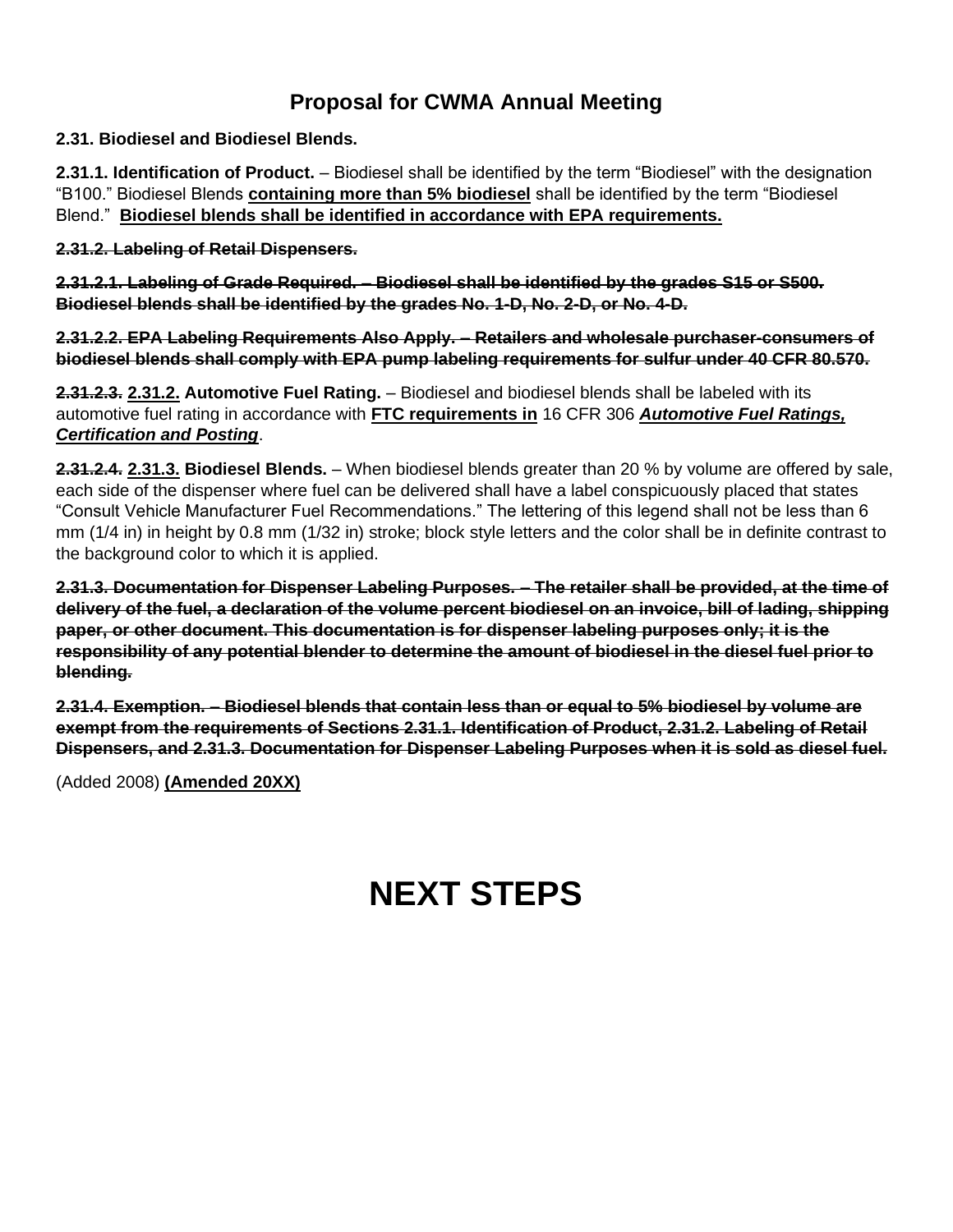## **Incorporate biodiesel and biomass-based diesel into Diesel regulations in MOS and FLR.**

**2.40. Diesel Fuel.** – Shall meet the following requirements, based on the biodiesel concentration of the fuel:

(a) Diesel fuel that contains less than or equal to 5 % by volume biodiesel shall meet the latest version of ASTM D975, "Standard Specifications for Diesel Fuels" and shall be sold as diesel fuel.

(b) Diesel fuel that contains greater than or equal to 6 % by volume biodiesel and that contains less than or equal to 20 % by volume shall meet the latest version of ASTM D7467, "Standard Specifications for Diesel Fuel Oil, Biodiesel Blend (B6 to B20)."

(c) Only fuel additive registered with the U.S. EPA may be used to additize diesel fuel, and the final product shall meet the latest version of ASTM D975 and/or ASTM D7467.

**2.40.1. Premium Diesel Fuel.** – All diesel fuels identified on retail dispensers as premium, super, supreme, or premier must conform to the following minimum requirements.

(a) **Cetane Number.** – A minimum cetane number of 47.0 as determined by the latest version of ASTM D613, "Standard Test Method for Cetane Number of Diesel Fuel Oil."

*NOTE:* ASTM D613, "Standard Test Method for Cetane Number of Diesel Fuel Oil" is the referee method; however, the following methods can be used to determine cetane number: the latest version of ASTM D6890, "Standard Test Method for Determination of Ignition Delay and Derived Cetane Number" (DCN) of Diesel Fuel Oils by Combustion in a Constant Volume Chamber"; and ASTM D7668, "Standard Test Method for Determination of Derived Cetane Number (DCN) of Diesel Fuel Oils–Ignition Delay and Combustion Delay Using a Constant Volume Combustion Chamber Method."

(b) **Low Temperature Operability.** – A cold flow performance measurement which meets the latest version of ASTM D975, "Standard Specification for Diesel Fuel," tenth percentile minimum ambient air temperature charts and maps by the latest version of either ASTM D2500, "Standard Test Method for Cloud Point of Petroleum Products and Liquid Fuels" or ASTM Standard D4539, "Standard Test Method for Filterability of Diesel Fuels by Low-Temperature Flow Test (LTFT)." The latest version of ASTM D6371, "Standard Test Method for Cold Filter Plugging Point of Diesel and Heating Fuels" may be used when the test results are a maximum of 6 °C below the Cloud Point. Low temperature operability is only applicable October 1 to March 31 of each year.

(c) **Lubricity.** – A maximum wear scar diameter of 460 micrometers as determined by the latest version ASTM D6079, "Standard Test Method for Evaluating Lubricity of Diesel Fuels by the High-Frequency Reciprocating Rig (HFRR)."

*NOTE:* The latest version of ASTM D6079, "Standard Test Method for Evaluating Lubricity of Diesel Fuels by the High-Frequency Reciprocating Rig (HFRR)" is the referee method; however, the latest version of ASTM D7688, "Standard Test Method for Evaluating Lubricity of Diesel Fuels by the High-Frequency Reciprocating Rig (HFRR) by Visual Observation" can be used.

(d) **Corrosion.** – A minimum rating of B+ as determined by the most recent version of NACE TM0172, "Determining Corrosive Properties of Cargoes in Petroleum Product Pipelines."

*NOTE:* The latest recent version of NACE TM0172 "Determining Corrosive Properties of Cargoes in Petroleum Product Pipelines" is the referee method. The latest version of ASTM D7548 "Standard Test Method for Determination of Accelerated Iron Corrosion in Petroleum Products" can be used.

(e) **Filter Blocking Tendency (FBT)** – A maximum of 2.2 by the latest version of ASTM D2068, "Standard Test Method for Determining Filter Blocking Tendency", following procedure B.